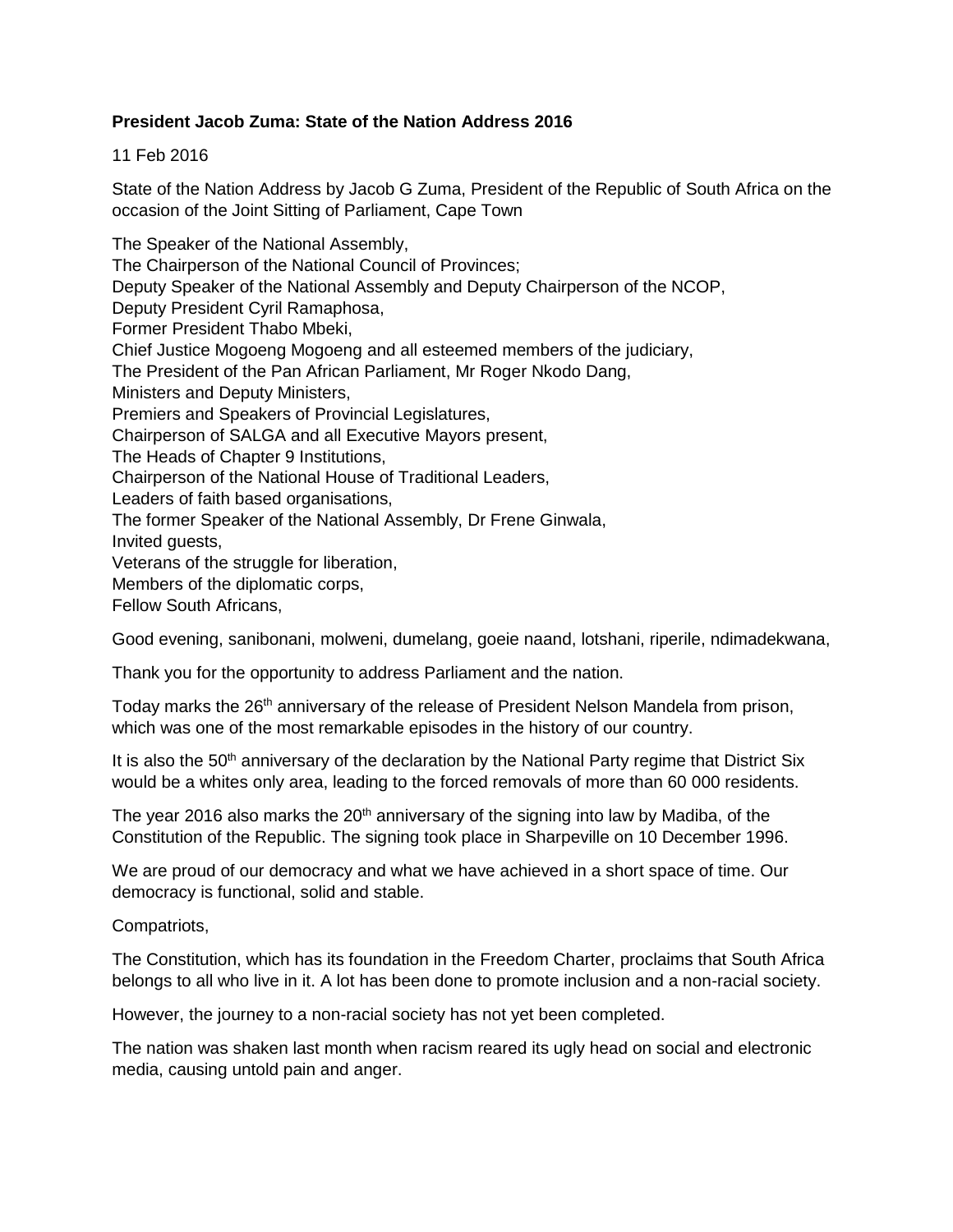There is a need to confront the demon of racism. Human Rights Day, March 21, will be commemorated as the national day against racism this year. It will be used to lay the foundation for a long-term programme of building a non-racial society.

Compatriots, I would like to remind you of a few other important anniversaries.

The year 2016 marks 60 years since the women's march to the Union Buildings to demand an end to the pass laws. We are happy to have in our midst Ms Sophie de Bruyn, who was among the heroic leaders of that historic march.

We also acknowledge the former President of the Black Sash, Ms Mary Burton. We acknowledge the organisation's track record in fighting for human rights, justice and equality.

This year also marks 40 years since the landmark June 16 student uprising in Soweto.

We welcome the photographer who shot the famous photograph of Hector Peterson carried by Mbuyisa Makhubu with his sister Antoinette, Mr Sam Nzima.

We also salute the class of 1976 for their bravery in standing up against the brutal apartheid regime. We acknowledge one of the activists of that era, the Deputy Secretary of Parliament, Ms Baby Tyawa, who is in our midst.

This year we also mark 30 years since the ambush and brutal killing of the Gugulethu Seven by the apartheid police in March 1986.

The University of Fort Hare celebrates its centenary, which is a critical milestone in the liberation history of not only our country but the continent. The national celebrations will take place on the  $20<sup>th</sup>$  of May.

Let me recognise uMntwana wakwaPhindangene, the leader of the IFP who is a former student of the university.

The year 2016 also marks the centenary of the battle of Deville Woods in France, which took place during the First World War.

Scores of Black soldiers fought in the war but were treated badly due to the colour of their skin.

A memorial that will restore their dignity and humanity is scheduled to be unveiled in July this year in France.

Compatriots, allow me as well to recognise three special guests who are also with us today,

- the chairperson of the National Church Leaders Forum and Archbishop of Cape Town, Archbishop Thabo Makgoba.
- Archbishop Daniel Matebesi, the President of the National Interfaith Council of South Africa and
- Bishop Zipho Siwa, the Presiding Bishop of the Methodist Church of Southern Africa and the President of the South African Council of Churches.

Madam Speaker and Madam Chairperson,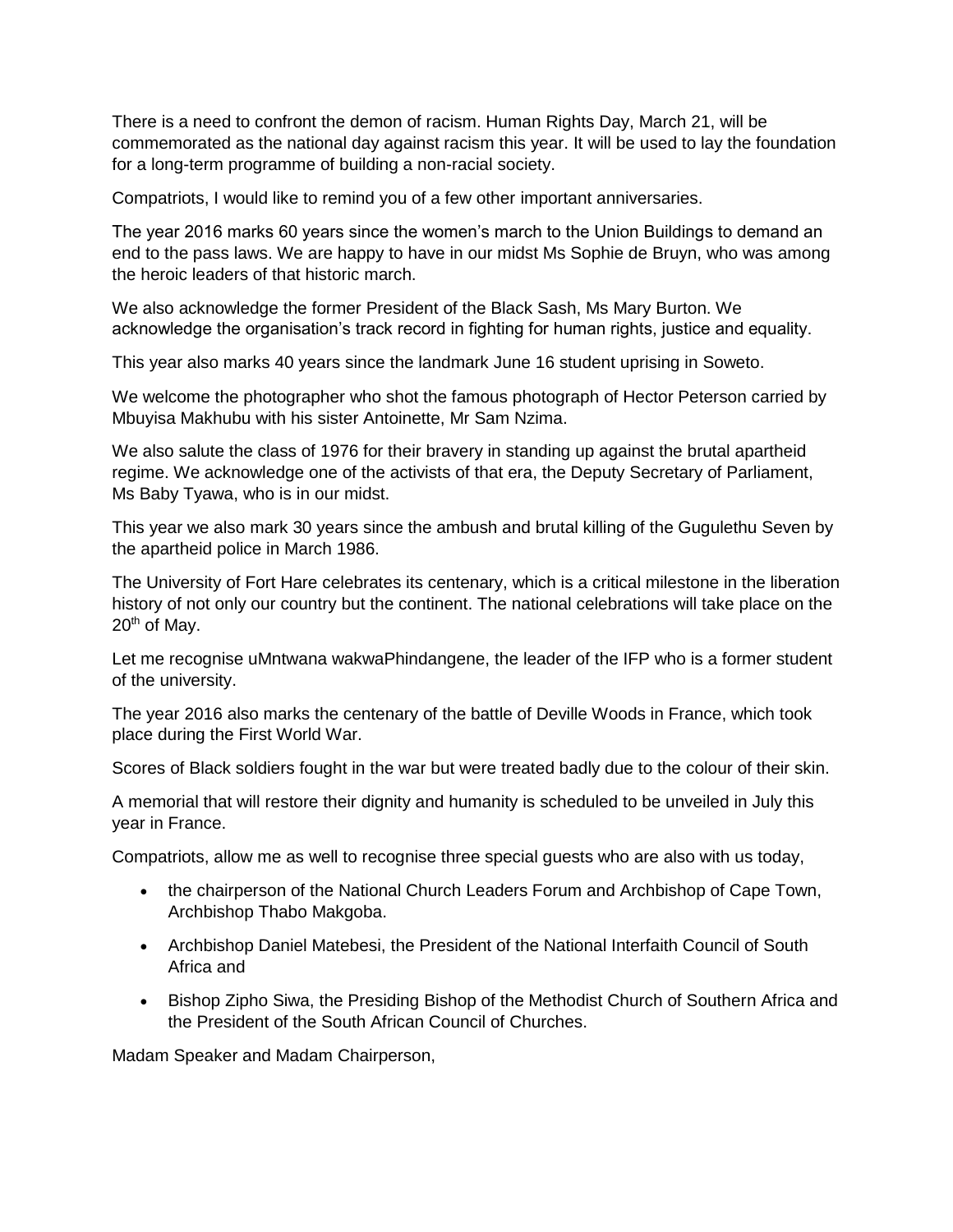A resilient and fast growing economy is at the heart of our radical economic transformation agenda and our National Development Plan.

When the economy grows fast it delivers jobs. Workers earn wages and businesses make profits.

The tax base expands and allows government to increase the social wage and provide education, health, social grants, housing and free basic services - faster and in a more sustainable manner.

Our economy has been facing difficulties since the financial crisis in 2008. We embarked on an aggressive infrastructure development programme to stimulate growth.

Our reality right now is that global growth still remains muted. Financial markets have become volatile. Currencies of emerging markets have become weak and they fluctuate widely.

The prices of gold, platinum, coal and other minerals that we sell to the rest of the world have dropped significantly and continue to be low.

The economies of two of our partners in BRICS: Brazil and Russia - are expected to contract this year. The third, China, will not register the kind of robust growth that it is known for.

Because our economy is relatively small and open, it is affected by all of these developments.

Our economy is also affected by domestic factors such as the electricity constraints and industrial relations which are sometimes unstable.

The IMF and the World Bank predict that the South African economy will grow by less than one per cent this year. The lower economic growth outcomes and outlook suggest that revenue collection will be lower than previously expected.

Importantly, our country seems to be at risk of losing its investment grade status from ratings agencies. If that happens, it will become more expensive for us to borrow money from abroad to finance our programmes of building a better life for all especially the poor.

The situation requires an effective turnaround plan from us.

It is about doing things differently and also acting on what may not have been acted upon quickly before.

I will share a few points that we believe would make a difference.

First, our country remains an attractive investment destination. It may face challenges, but its positive attributes far outweigh those challenges.

We must continue to market the country as a preferred destination for investments. This requires a common narrative from all of us as business, labour and government.

If there are any disagreements or problems between us, we should solve them before they escalate. This is necessary for the common good of our country.

We have had fruitful meetings with business, including the high level meeting with CEOs on Tuesday this week.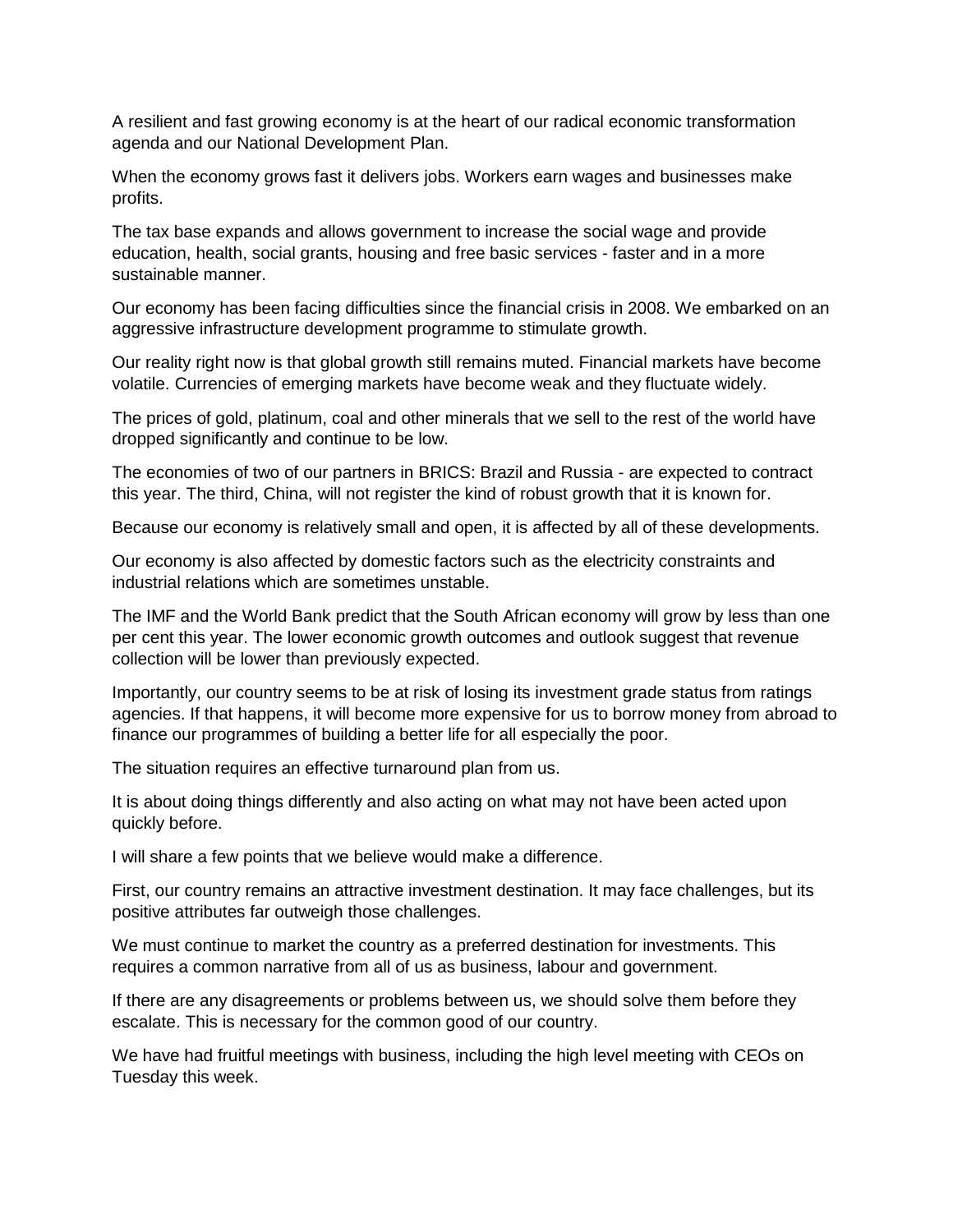We have heard the suggestions from business community on how we can turn the situation around and put the economy back on a growth path.

We have heard the points about the need to create the correct investment support infrastructure.

Government is developing a *One Stop Shop/Invest SA* initiative to signal that South Africa is truly open for business. We will fast-track the implementation of this service, in partnership with the private sector.

Such an initiative requires that government removes the red tape and reviews any legislative and regulatory blockages.

We have established an Inter-Ministerial Committee on Investment Promotion which will ensure the success of investment promotion initiatives.

Compatriots, we have heard the concerns raised about the performance of state owned enterprises and companies.

Many of our SOCs are performing well.

Sanral has built some of the best roads in Gauteng and in many parts of the country. These make us the envy of many parts around the globe.

The Trans Caledon Tunnel Authority has constructed dams of varied capacities, thus making it possible for our people to have access to safe drinking water.

Transnet has built rail infrastructure which has enabled our country's mines to move massive bulk of commodities through our ports to markets around the globe.

Eskom, in spite of the challenges, still manages to keep the economy going, against all odds.

Our development finance institutions such as the Industrial Development Corporation (IDC) or Development Bank of Southern Africa and others have provided finance for infrastructure, various industries and agricultural businesses without fail, even in the aftermath of the global financial crisis.

For the state owned companies to contribute to the successful implementation of the National Development Plan, they must be financially sound.

They must be properly governed and managed. We will ensure the implementation of the recommendations of the Presidential Review Commission on State Owned Enterprises, which outlines how the institutions should be managed.

The Deputy President chairs the Inter-Ministerial Committee which is tasked with ensuring the implementation of these recommendations.

We have to streamline and sharpen the mandates of the companies and ensure that where there are overlaps in the mandates, there is immediate rationalisation.

Those companies that are no longer relevant to our development agenda will be phased out.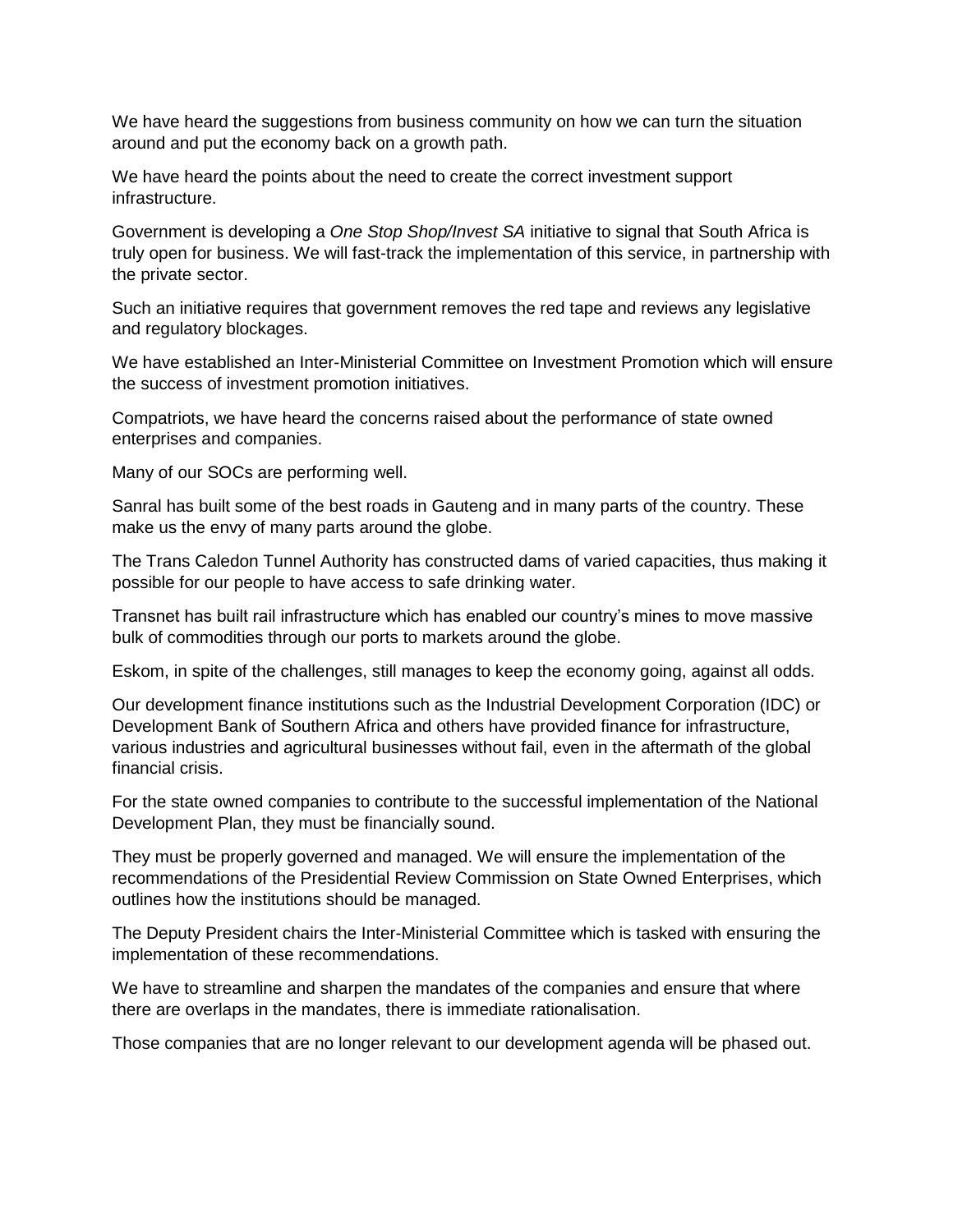Government departments to which they report, will set the agenda and identify key projects for the State owned companies to implement, over a defined period. Proper monitoring and evaluation will be done.

These interventions are essential for growth and also for the reduction of national debt levels.

Compatriots,

We must take advantage of the exchange rate as well as the recent changes of visa regulations, to boost inbound tourism.

SA Tourism will invest one hundred million rand a year to promote domestic tourism, encouraging South Africans to tour their country.

We have heard concerns from companies about delays in obtaining visas for skilled personnel from abroad. While we prefer that employers prioritise local workers, our migration policy must also make it possible to import scarce skills.

The draft migration policy will be presented to Cabinet during the course of 2016.

We have heard the appeals for policy certainty in the mining sector, especially with regards to the Mineral and Petroleum Resources Development Bill.

The Bill was referred back to Parliament last year. We await Parliament to conclude the processing, which we trust will be done expeditiously.

### **Compatriots**

We need to empower SMMEs to accelerate their growth. Access to high-quality, innovative business support can dramatically improve the success rate of new ventures.

The department of small business development was established to provide such targeted support to small business.

Economic transformation and black empowerment remain a key part of all economic programmes of government. One of our new interventions is the Black Industrialists Scheme which has been launched to promote the participation of black entrepreneurs in manufacturing.

We urge big business to partner the new manufacturers including businesses owned by women and the youth, as part of broadening the ownership and control of the economy.

## **Compatriots**

We are proud of our Top 10 ranking in the World Economic Forum competitiveness report with respect to financial services.

Maintaining and indeed improving our ranking is important to our competitiveness as a country.

It is also fundamental to our ambition to become a financial centre for Africa.

The banks, through the Banking Association of South Africa, are to launch a project aimed at establishing a centre of excellence for financial services and leadership training.

This will ensure that as a country we can attract, nurture, develop and retain the best talent in financial services in our country and across our continent.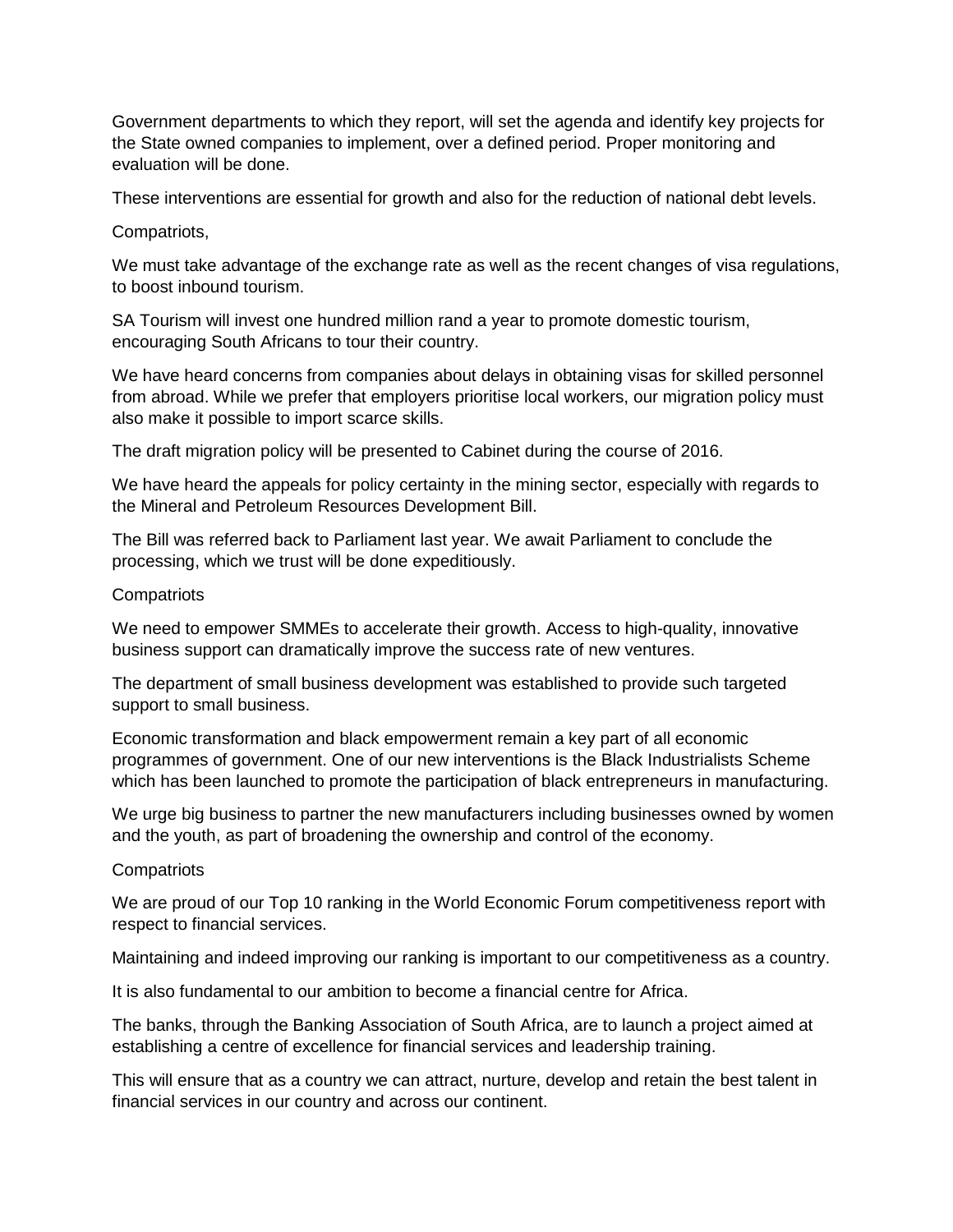They will work with the Minister of Finance and the National Treasury to get this done. We believe that this will over time ensure that we can expand the pool of financial skills and broaden the job opportunities for many young people.

This strategic project from the banking sector is a positive and encouraging outcome of our engagement with business this week.

Together we move South Africa Forward!

Compatriots,

We have made an undertaking to spend public funds wisely and to cut wasteful expenditure, but without compromising on the core business of government and the provision of services to our people.

In 2013, the Minister of Finance announced a number of cost containment measures. Excessive and wasteful expenditure has been reduced, but there is still more to be done to cut wastage.

I would like to announce some measures this evening.

Overseas trips will be curtailed and those requesting permission will have to motivate strongly and prove the benefit to the country.

The sizes of delegations will be greatly reduced and standardised.

Further restrictions on conferences, catering, entertainment and social functions will be instituted.

The budget vote dinners for stakeholders hosted by government departments in Parliament, after the delivery of budget speeches will no longer take place.

The Minister of Finance will announce more measures and further details in the budget vote speech on the 24<sup>th</sup> of February.

The executive management and boards of public agencies and state owned companies must undertake similar measures.

I also invite Premiers of all nine provinces as well as mayors to join us as we begin eliminating wasteful expenditure within government.

I trust that Parliament and the Judiciary will also be persuaded to consider the implementation of similar measures.

## **Compatriots**

A big expenditure item, that we would like to persuade Parliament to consider, is the maintenance of two capitals, Pretoria as the administrative one and Cape Town as the legislative capital.

We believe that the matter requires the attention of Parliament soon.

**Compatriots**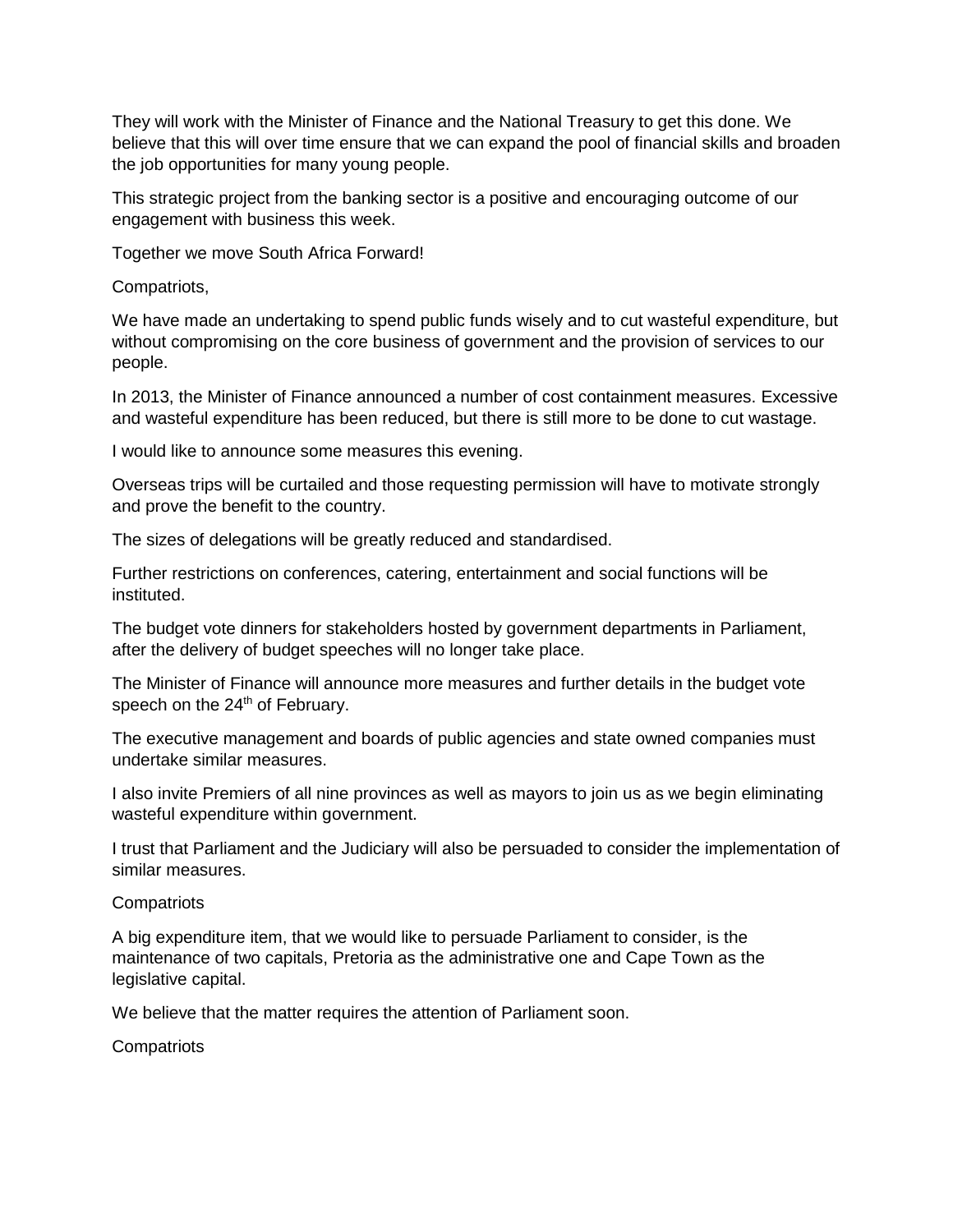We all have a lot to do to turn the economy around and to cut wastage. We will go through a difficult period for a while, but when the economy recovers, we will be proud of ourselves for having done the right thing.

Compatriots,

I would now like to report back on the undertakings made last year.

During the State of the Nation Address in February 2015

I announced the Nine Point Plan to respond to sluggish growth.

The nine point plan consists of:

- 1. Revitalisation of the agriculture and agro-processing value-chain;
- 2. Advancing beneficiation adding value to our mineral wealth;
- 3. More effective implementation of a higher impact Industrial Policy Action Plan;
- 4. Unlocking the potential of SMME, co-operativess, township and rural enterprises;
- 5. Resolving the energy challenge;
- 6. Stabilising the labour market;
- 7. Scaling-up private-sector investment;
- 8. Growing the Ocean Economy;
- 9. Cross-cutting Areas to Reform, Boost and Diversify the Economy;
- 1. Science, technology and innovation
- 2. Water and sanitation
- 3. Transport infrastructure
- 4. Broadband rollout
- 5. State owned companies.

We have made significant progress in the implementation of the plan.

Progress has been made to stabilise the electricity supply. There has been no load shedding since August last year which has brought relief for both households and industry alike.

Government has invested eighty three billion rand (R83 billion) in Eskom which has enabled the utility to continue investing in Medupi and Kusile, while continuing with a diligent maintenance programme.

Additional units from Ingula power station will be connected in 2017, even though some of them will begin synchronisation this year.

The multiple bid windows of the Renewable Independent Power Producer Programme have attracted an investment of one hundred and ninety four billion rand.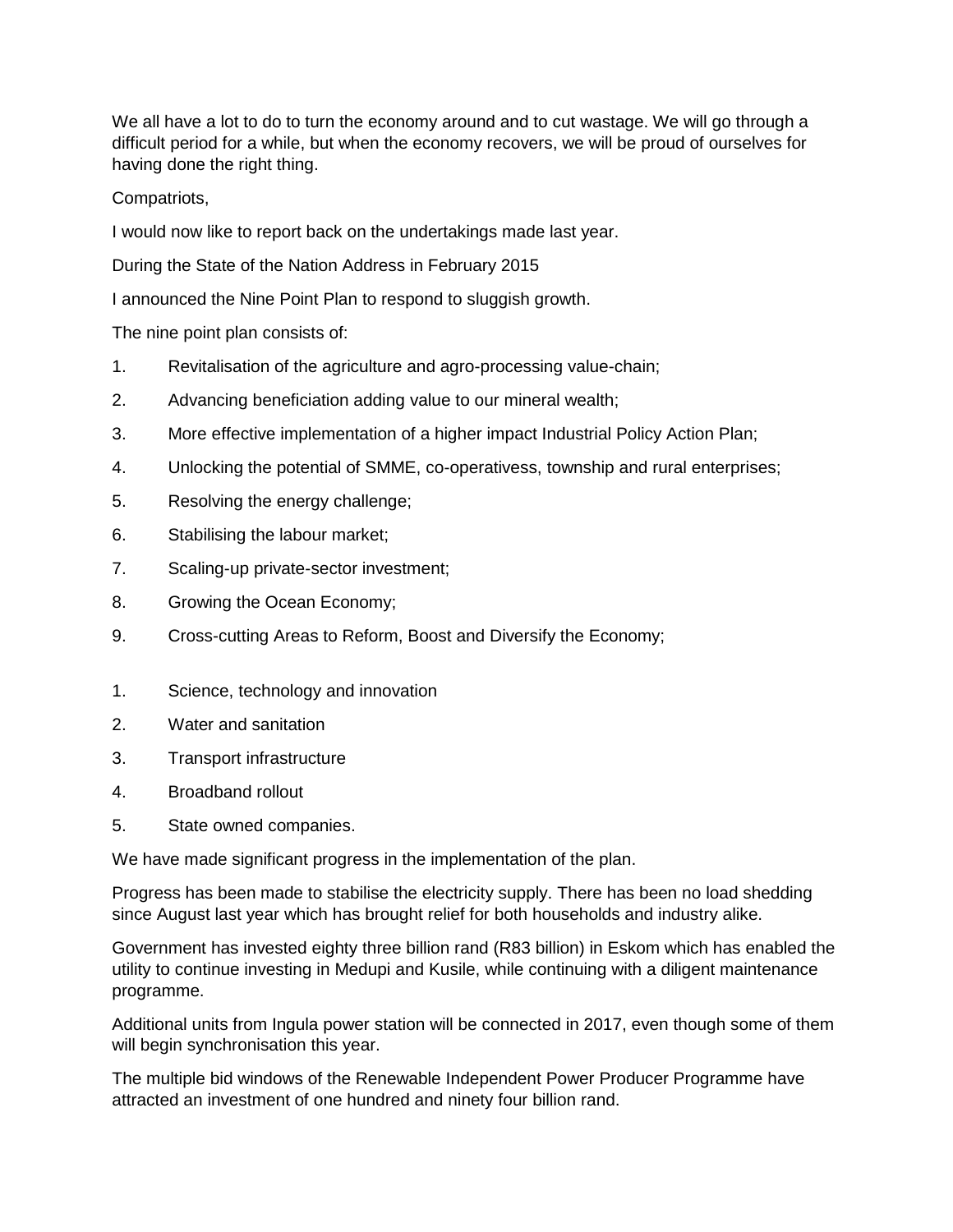This initiative is a concrete example of how government can partner with the private sector to provide practical solutions to an immediate challenge that faces our country.

In 2016, government will select the preferred bidders for the coal independent power producer.

Request for Proposals will also be issued for the first windows of gas to power bids.

The nuclear energy expansion programme remains part of the future energy mix.

Our plan is to introduce nine thousand six hundred megawatts of nuclear energy in the next decade, in addition to running Koeberg Nuclear Power Plant.

We will test the market to ascertain the true cost of building modern nuclear plants.

Let me emphasise that we will only procure nuclear on a scale and pace that our country can afford.

### Compatriots,

Our government through the Department of Trade and Industry introduced a number of incentives in the past few years to boost investments in the manufacturing sectors especially textiles, leather and the automotive sectors.

Progress has been made in these sectors.

The incentives for the automotive sector have attracted investments of over twenty five billion rand over the last five years. We welcome key investments from Mercedes, General Motors, Ford, Beijing Auto Works, the Metair group, BMW, Goodyear and VW.

The clothing and textile sector has also been successfully stabilised after a difficult few years.

Multinational companies such as Nestle, Unilever Samsung and Hisense have also affirmed South Africa as a regional manufacturing hub.

They have retained and expanded their investments in new plants.

Indeed the progress made in manufacturing has certainly demonstrated that the incentive programmes are effective and attractive to investors.

## Compatriots,

I announced programmes for the revitalisation of agriculture last year. We introduced the Agri-Parks programme, aimed at increasing the participation of small holder farmers in agricultural activities.

Construction has begun in at least five agriparks, which are: Westrand in Gauteng, Springbokpan in North West, Witzenberg in Western Cape, Ncora in the Eastern Cape and Enkangala in Mpumalanga.

The agricultural programmes must empower women farmers as well. Allow me to introduce the winner of the Female Entrepreneur of the Year 2015, Ms Julia Shungube, from Nkomazi municipality in Mpumalanga.

Honourable Speaker and Chairperson,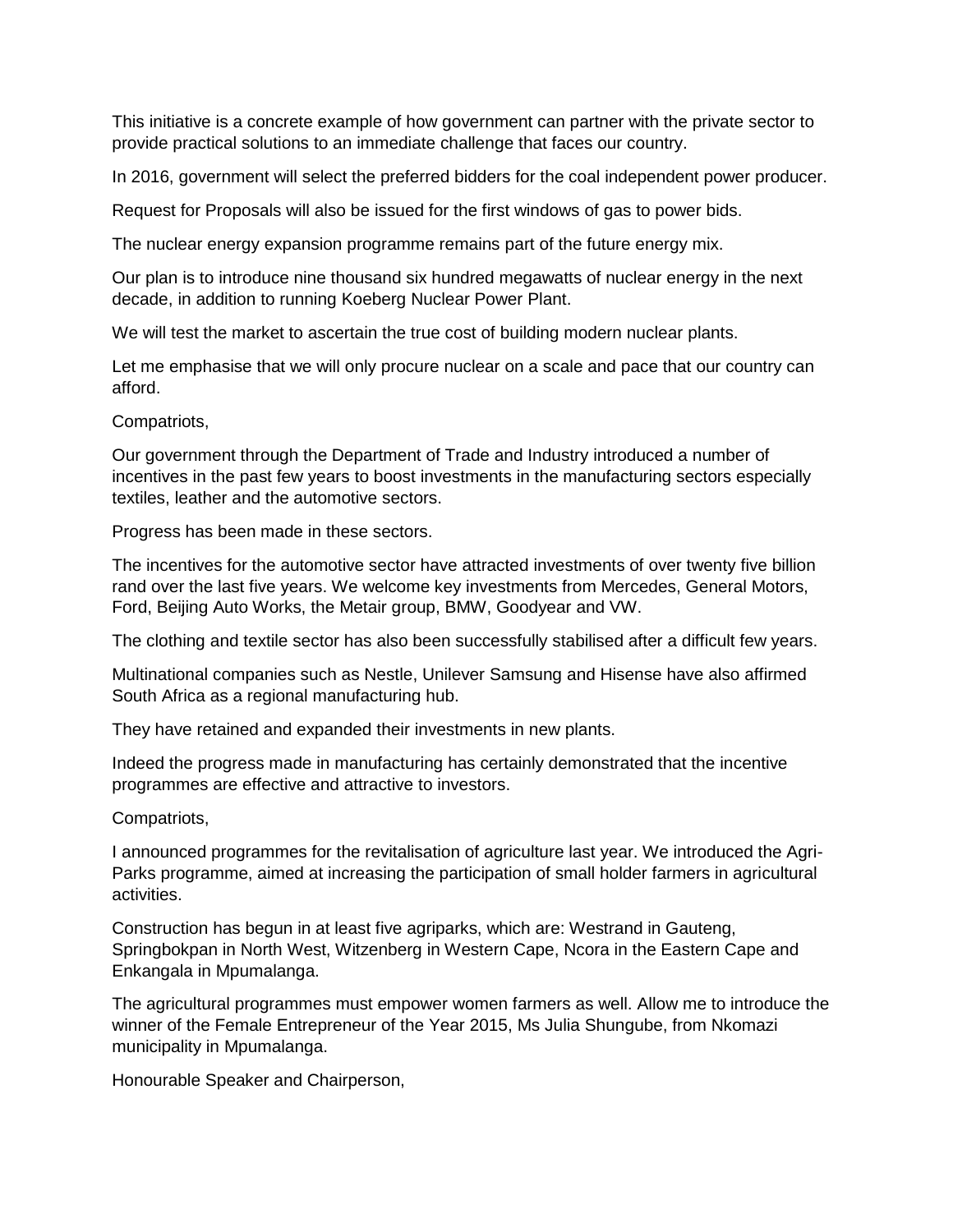Land reform remains an important factor as we pursue transformation.

I spoke about the fifty/fifty policy framework last year, which proposes relative rights for people who live and work on farms.

Twenty seven proposals have been received from commercial farmers and four are being implemented in the Eastern Cape and the Free State.

I also announced the Regulation of Land Holdings Bill which would place a ceiling on land ownership at a maximum of 12 000 hectares and would prohibit foreign nationals from owning land. They would be eligible for long term leases. The draft Bill will be presented to Cabinet in the first semester of the year.

We also announced the re-opening of land claims for people who had missed the 1998 deadline. The number of new land claims that have been lodged stood at close to one hundred and twenty thousand as of December last year.

Compatriots,

As we are aware, five provinces have been seriously affected by drought, namely North-West, KwaZulu-Natal, Free State, Limpopo and Mpumalanga.

Government provides relief to affected communities. Isomiso sixakile impela ezifundazweni eziningi. Imfuyo iyafa kanti nezolimo zisele emuva. Isikhathi esinzima lesi.

Uhulumeni uzoqhubeka nokuxhasa abalimi kanye nokusiza imiphakathi ngezimoto ezithwala zamanzi.

Let me take this opportunity to commend the civil society initiative, Operation Hydrate and others for the provision of water relief to many communities in distress.

The building of water infrastructure remains critical so that we can expand access to our people and industry.

The first phase of the Mokolo and Crocodile Water Augmentation project in Lephalale area in Limpopo is fully operational. It will provide 30 million cubic meters of water per annum.

The raising of the Clan William Dam wall in the Western Cape entails raising the existing dam level by 13 metres to provide additional water supply.

To curb water wastage, the Department of Water and Sanitation has begun its programme of training fifteen thousand young people as artisans.

Madam Speaker

Madam Chairperson,

On improving labour relations, we welcome the agreement reached by social partners at NEDLAC on the principle of a national minimum wage.

Deliberations continue on the level at which the minimum wage must be placed.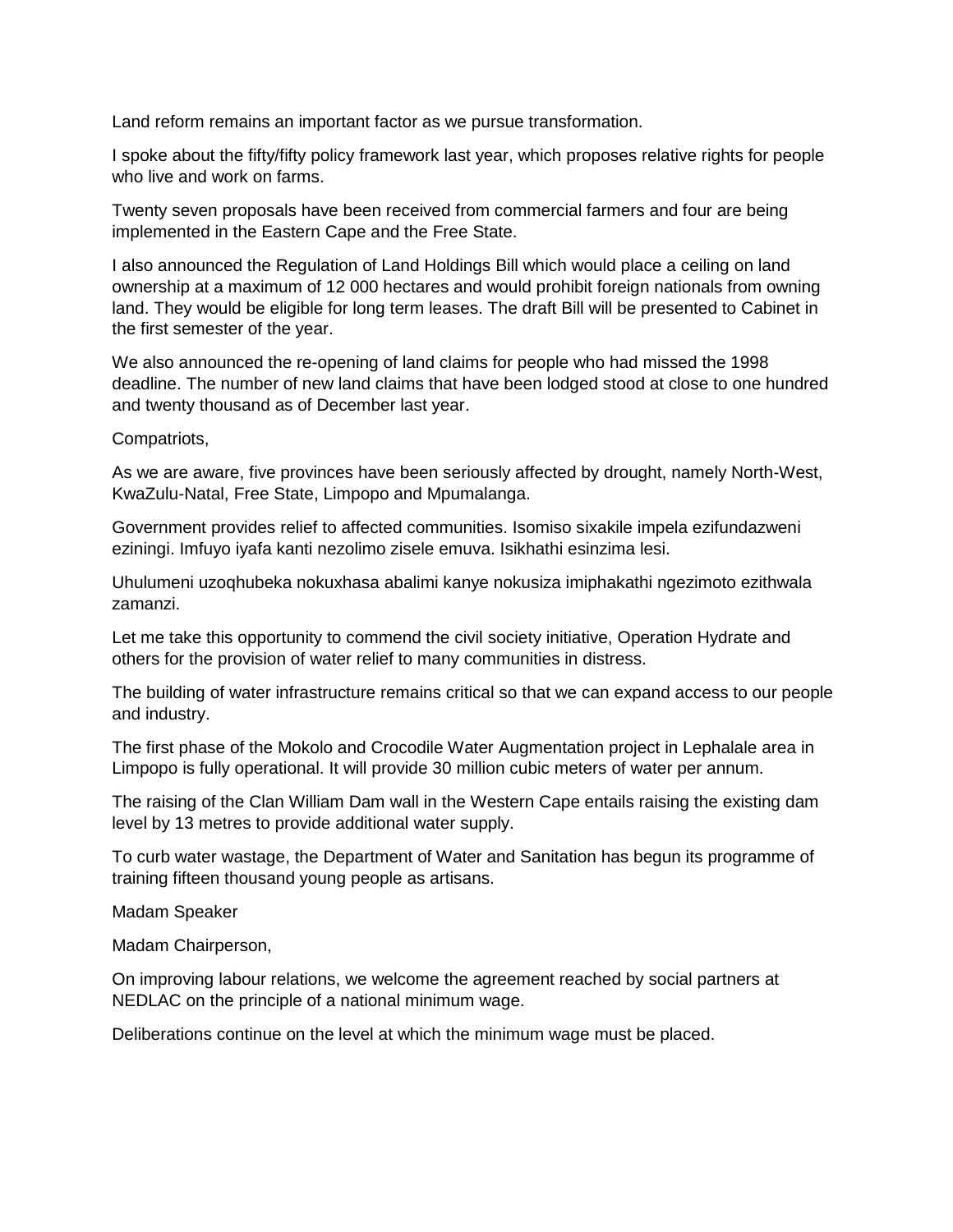It is important to emphasise that the national minimum wage should be implemented in a manner that does not undermine employment creation, the thriving of small businesses or sustained economic growth.

We are also encouraged by reports from NEDLAC that a framework to stabilize the labour market by reducing the length of strikes and eliminating violence during strike action is being finalized.

We have heard the concerns of labour about the Tax Amendment Act that I signed into law in December, following its passing by Parliament.

Government is in discussion with COSATU about the matter and a solution is being sought.

Discussions are also on-going within government, led by the Department of Social Development and National Treasury, with regards to finalising the comprehensive social security policy.

Compatriots,

Only a few years ago, our mining sector was in turmoil especially on the platinum belt.

The situation has improved and we commend business and labour for the progress made.

Another positive development in the mining sector was the Leaders' Declaration to Save Jobs which was signed by mining industry stakeholders in August 2015.

We urge the parties to implement the agreement and to continue seeking ways of saving jobs.

We appeal to business again that retrenchments should not be the first resort when they face difficulties.

Compatriots,

In 2014 we launched the popular operation Phakisa Big Fast results methodology and implemented it in the ocean economy, health, education and mining sectors.

Seven billion rand has been committed in new port facilities, following the adoption of a Public-Private-Partnership model for port infrastructure development by Transnet National Ports Authority.

Compatriots, we were concerned that South Africa did not own vessels while we are surrounded by about three thousand kilometres of a coastline.

Through the oceans economy segment of Operation Phakisa, we are trying to solve this challenge.

I am pleased that two bulk carrier vessels have been registered in Port Elizabeth, and a third tanker in Cape Town under the South African flag.

Another positive Operation Phakisa development has been the launch of a fuel storage facility here in Cape Town, bringing an investment of six hundred and sixty million rand.

Aquaculture appears to be an important growth area within the oceans economy segment of Operation Phakisa.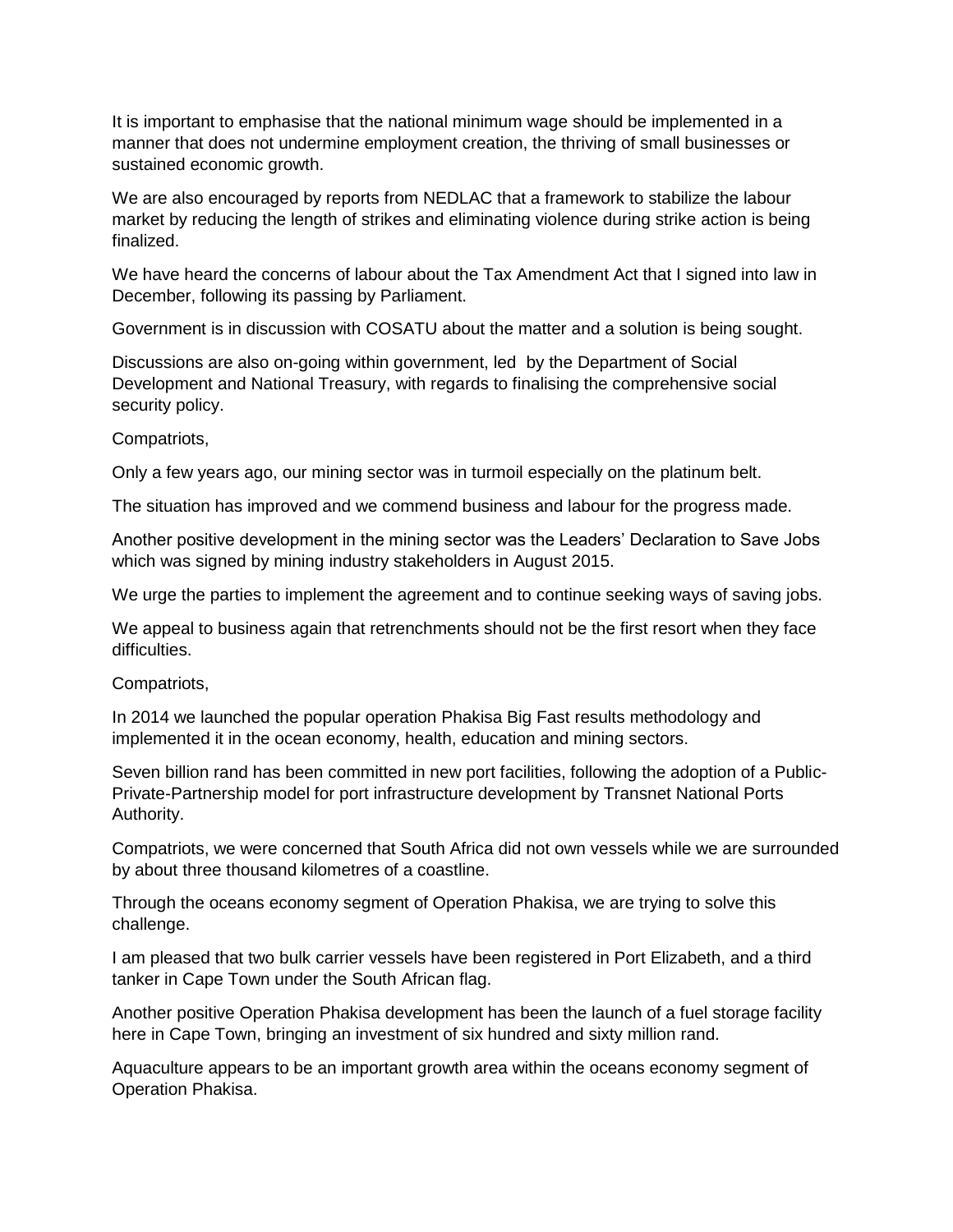Close to three hundred and fifty thousand rand private sector investment has thus far been committed in the Aquaculture sector. Nine aquaculture farms are already in production. These farms are located within the Eastern Cape, KwaZulu-Natal, Western Cape and Northern Cape.

We continue to promote innovation within the Nine Point Plan programme.

The Department of Science and Technology will finalise the Sovereign Innovation fund, a Public private funding partnership aimed at commercialising innovations that are from ideas from the public and the private sectors.

Government will fast track the implementation of the first phase of broadband roll-out to connect more than five thousand government facilities in eight district municipalities over a three year period.

Funding to the tune of 740 million rand over a three year period has been allocated in this regard.

**Compatriots** 

A lot of work was done in the social sector as well in the past year.

Government has responded to the financial shortfall arising from the zero per cent university fee increase, as agreed in meeting with students and vice-chancellors last year.

The Minister of Finance will provide the details of education shortfall funding in the Budget speech.

I have appointed a Judicial Commission of Inquiry into higher education. We urge all stakeholders to cooperate with the Commission and help ensure its success.

On the health front, the life expectancy of South Africans for both males and females has significantly improved and is currently 62 years across genders, which is an increase of eight and a half years since 2005.

The HIV policy turnaround in 2009 led to a massive rollout of HIV testing and treatment for 3.2 million people living with the virus.

This has contributed immensely to healthier and longer lives for those infected.

We acknowledge the contribution of partners in the South African National Aids Council which is chaired by the Deputy President.

Our next step is to revive prevention campaigns especially amongst the youth. The Minister of Health will soon announce a major campaign in this regard.

I am also happy to announce that the state-owned pharmaceutical company, *Ketlaphela*, has been established. The company will participate in the supply of anti-retroviral drug to the Department of Health from the 2016/17 financial year.

Meanwhile, the White Paper on National Health Insurance was released in December aimed at improving health care for everyone in South Africa.

Compatriots,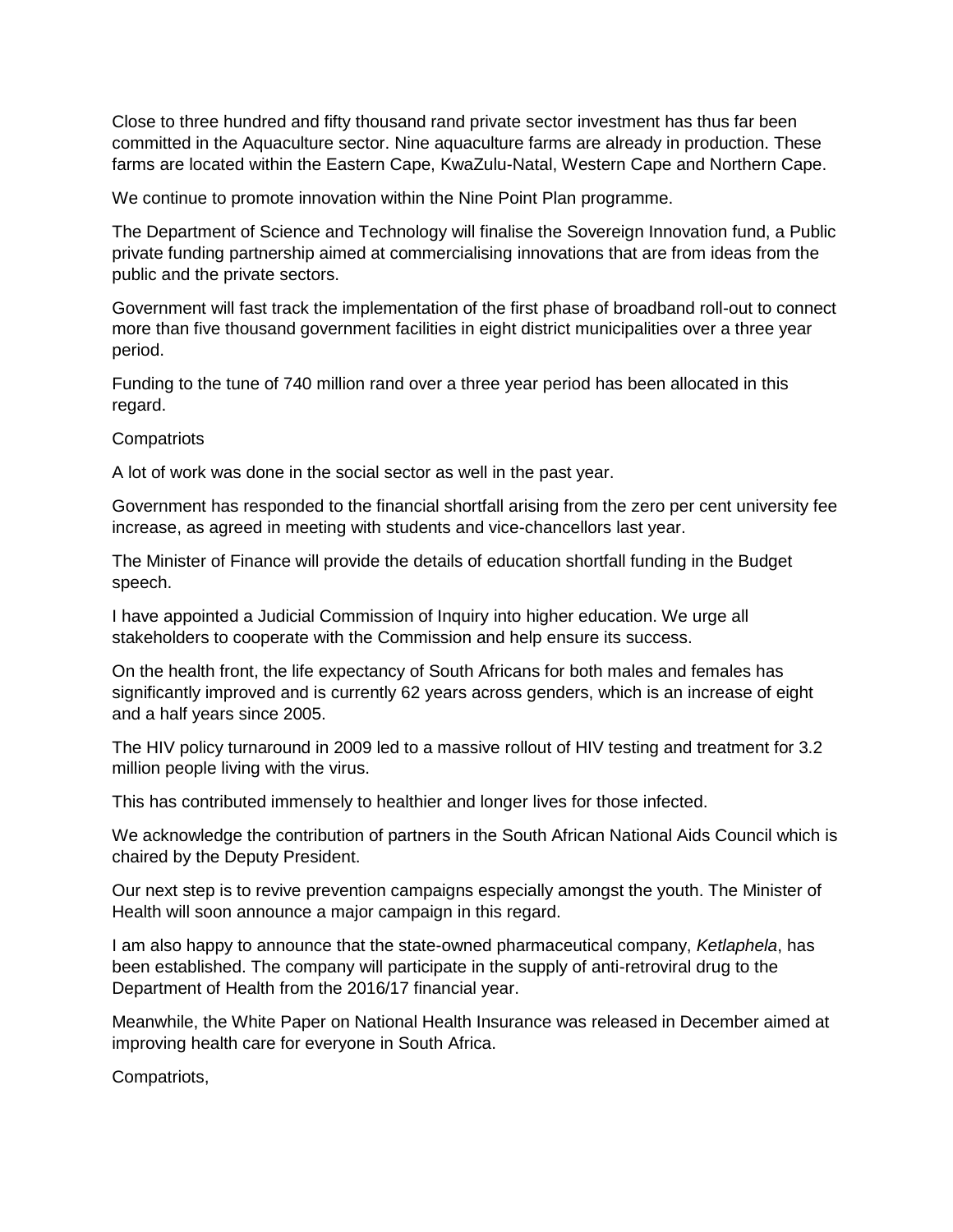Local government elections will be held within three months after the 18<sup>th</sup> of May, the date of the last elections.

We urge all citizens who are over the age of 18 to register to vote during the first registration weekend, 5 and 6 March 2016.

We urge the youth in particular who are turning 18 years of age this year, to register in their numbers for this first ever opportunity to cast their votes.

Our Back to Basics local government revitalisation plan was launched in September 2014 and 2015 has been the year of intensive implementation.

In this second phase of implementation, national government will engage in more active monitoring and accountability measures.

This includes unannounced municipal visits, spot checks of supply chain management processes, the implementation of recommendations of forensic reports, site visits of Municipal Infrastructure Grant funded projects, and increased interventions to assist struggling municipalities.

A 10 point plan of Back to Basics priority actions has been developed to guide this next phase.

The plan includes the promotion of community engagement, which is absolutely critical to enable communities to provide feedback on their experience of local government.

I already undertook a walkabout at Marabastad taxi and bus rank in Pretoria on Monday to speak to informal traders and commuters.

The majority of complaints and issues raised related to municipal services.

They would like the Tshwane municipality to clean the area and also to fix some broken sewerage pipes. Traders said they needed and were prepared to pay.

They alerted me that many people in Elandspoort receive RDP houses but instead of occupying them, they either sell them or rent them out other people.

Mrs Baloyi who runs a stall complained about nyaope drug addicts who steal goods from traders.

Other commuters said I must visit Kwaggafontein in the former KwaNdebele and see the lack of service delivery. I will visit the area soon.

I was also able to speak to foreign nationals who said they queue daily to apply for documentation from the Department of Home Affairs. We will continue to visit communities to hear their concerns and suggestions. Issues raised during the visit will be followed up by the respective departments.

#### **Compatriots**

The South African Police Service is undergoing a turnaround and has adopted the Back to Basics approach to management to rebuild the organisation and to improve performance at all under-performing police stations.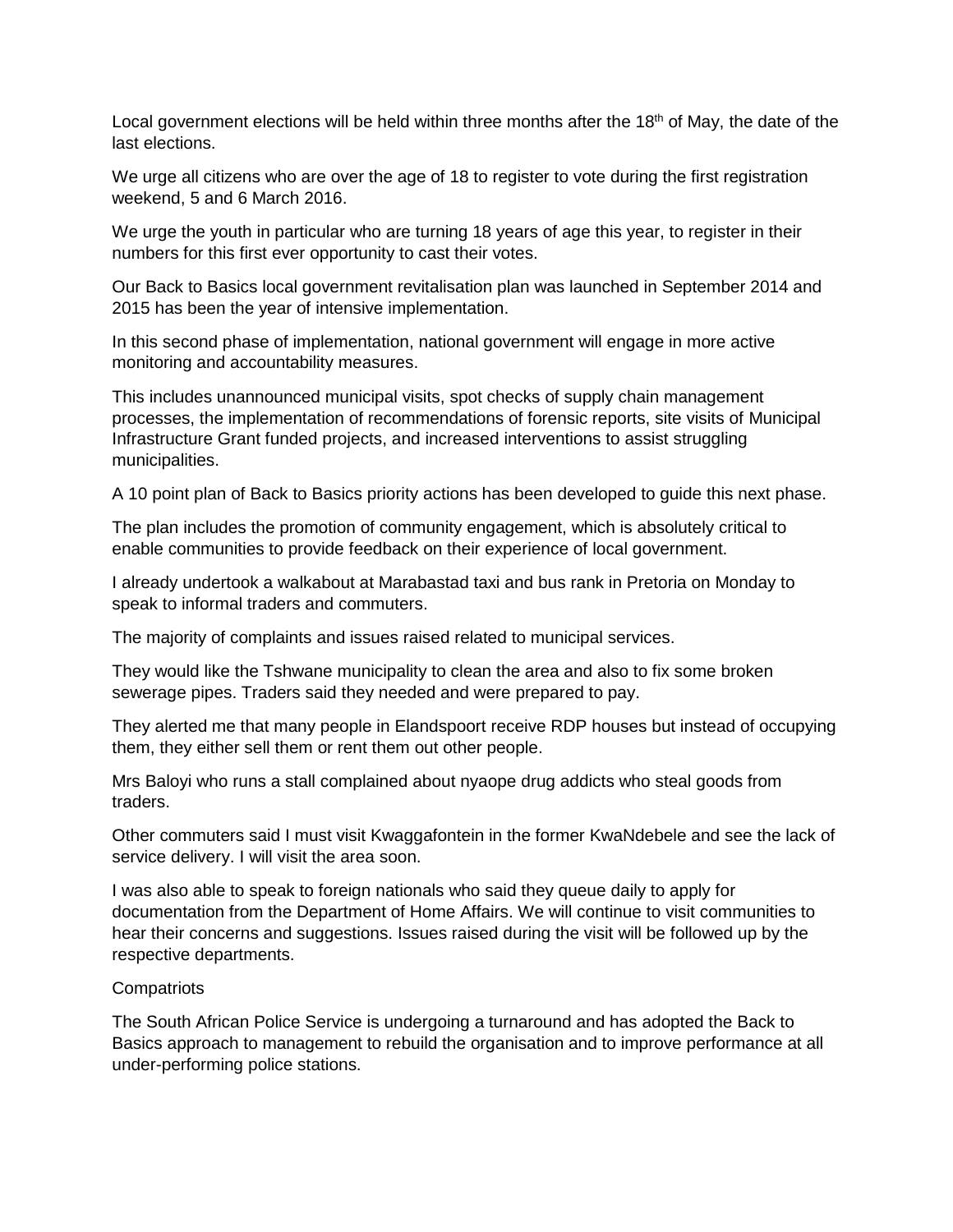We note sadly, as well that fifty seven police officers have been murdered to date during the 2015/16 financial year. We condemn this criminality strongly.

We urge the police to defend themselves when attacked, within the confines of the law.

#### **Compatriots**

The African continent remains central to our foreign policy engagements.

South Africa continued to support peace and security and regional economic integration through participation in the African Union and the Southern African Development Community initiatives.

We continued to assist sister countries in resolving their issues for example in Lesotho and South Sudan.

The South African National Defence Force represented the country bravely and remarkably well in peacekeeping missions on the continent. We are truly proud of our soldiers. They will be showcasing their capability in Port Elizabeth from the 13<sup>th</sup> to the 21<sup>st</sup> of February, the celebration of Armed Forces Day.

The Agreement by BRICS nations on the New Development Bank or BRICS Bank came into force and the bank is envisaged to approve its inaugural projects in April this year.

We participated in the India-Africa Summit as well as the Forum on Cooperation between Africa and China as we strengthened these important partnerships.

China announced investments of fifty billion US dollars of which South Africa will receive ten billion US dollars for infrastructure, industrialisation and skills development.

On North-South cooperation, we continued our engagements with the European Union as a bloc which is our largest trading partner and foreign investor.

Over 2000 EU companies operate within South Africa creating over three hundred and fifty thousand jobs.

South Africa's relations with the USA and Canada continue to strengthen, especially in the areas of economy, health, education, energy, water, safety and security, capacity building and the empowerment of women.

The renewal and expansion of the African Growth and Opportunity Act (AGOA) provides a platform for the enhancement of industrialisation and regional integration. All outstanding issues around AGOA are being attended to.

#### **Compatriots**

We extend good wishes to all athletes who have qualified for the Olympic Games to be held in Rio de Janeiro.

We encourage participation in several programmes aimed at promoting healthy lifestyles and nation building.

These include the National Recreation Day, the Nelson Mandela Sports and Culture Day; the World Move for Health Day, the Golden Games and the Andrew Mlangeni Golf Development Day.